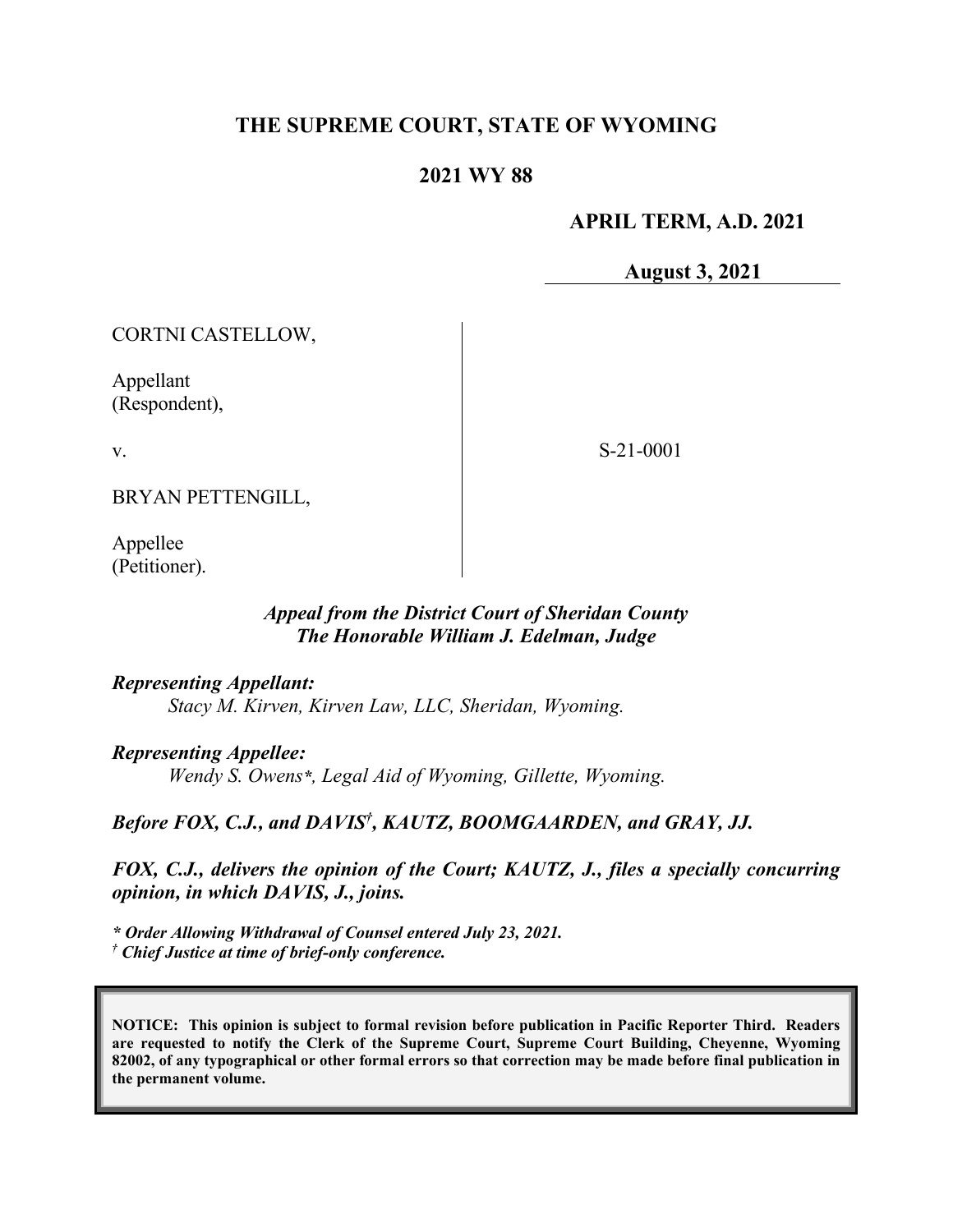#### **FOX, Chief Justice.**

[¶1] Bryan Pettengill (Father) and Cortni Castellow (Mother) share a child, CP. Father filed a petition to establish custody, visitation, and child support and the district court entered a temporary custody order November 9, 2017, establishing fifty-fifty shared custody. Mother and Father each asked for primary physical custody at the bench trial two years later. Both parties requested written findings of fact and conclusions of law pursuant to Wyoming Rule of Civil Procedure 52(a) and, more than a year after the bench trial, the district court entered its order requiring shared custody. Mother appealed, and we reverse and remand.

#### *ISSUES*

[¶2] We consolidate and rephrase Mother's issues:

- I. Was the district court's delay in issuing the final order reversible error?
- II. Are the Rule  $52(a)(1)(A)$  findings sufficient to support the district court's order for shared custody?

## *FACTS*

[¶3] CP was born in March 2013. After Father and Mother's relationship ended, Father moved out, but remained in town. He and Mother entered into an informal fifty-fifty shared custody arrangement.

[¶4] In July 2017, Mother began a new relationship, which strained the informal custody arrangement. Father filed his petition to establish custody, visitation, and child support at the end of August 2017. On November 9, 2017, the district court entered its Order on Temporary Custody and ordered Mother and Father to share physical custody of CP, alternating weekly. During this time, the parties had some difficulty communicating and respecting one another's parenting time and choices. Mother is deeply religious; she accused Father of "attacking" her faith by letting CP watch the Disney movie, Hercules. Mother also made statements to CP about Father's lack of belief—CP reportedly said that, "Dad has sinned in his heart if he didn't believe in God, then he has—he would have the devil in him." Meanwhile, Father withheld CP from Mother for a month prior to the November 2 hearing. After an issue arose between CP and ML, the daughter of Father's fiancée, Father suggested play therapy for CP. Mother declined, but later decided CP should attend counseling. Without consulting Father, Mother selected Dr. Khanh Tran. Despite these difficulties, the parties largely adhered to the shared custody arrangement.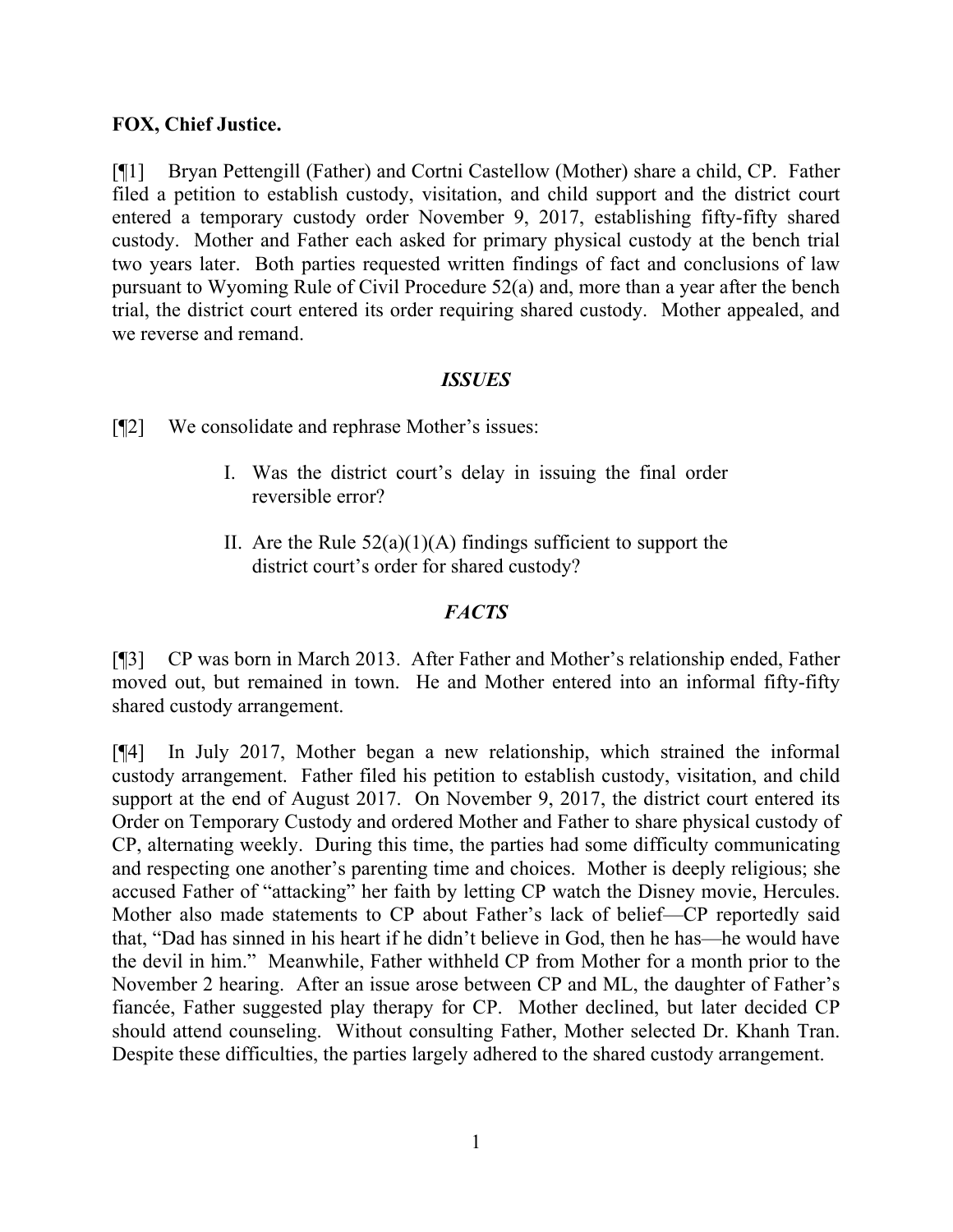[¶5] The district court held a one-day hearing on Father's petition September 4, 2019. At the start of the hearing, both parties requested written findings of fact and conclusions of law pursuant to Rule 52(a). Each party also requested primary physical custody with visitation for the other parent. Mother called Dr. Tran who testified that the current week-to-week schedule was not in CP's best interest because there was no way to easily transition between the different homes and parenting styles. Dr. Tran also testified that shared custody could succeed, but only if both parties put in "a lot of work" to learn to effectively co-parent. At the conclusion of the hearing, the district court expressed disappointment that neither parent advocated for a shared custody arrangement, asked the parties to submit proposed findings of fact and conclusions of law no later than September 13, 2019, and ordered the temporary arrangement to remain in place until the court issued its decision.

[¶6] On July 24, 2020, the district court issued its decision letter. The Court issued its final order on October 2, 2020. Mother appealed.

#### *STANDARD OF REVIEW*

[¶7] Child custody and visitation are within the sound discretion of the trial court. *Bruce v. Bruce*, 2021 WY 38, ¶ 12, 482 P.3d 328, 332 (Wyo. 2021) (citing *Edwards v. Edwards*, 2020 WY 35, ¶ 10, 459 P.3d 448, 450 (Wyo. 2020)). "A district court does not abuse its discretion if it could reasonably conclude as it did." *Sears v. Sears*, 2021 WY 20, ¶ 13, 479 P.3d 767, 772 (Wyo. 2021) (quoting *Johnson v. Clifford*, 2018 WY 59, ¶ 8, 418 P.3d 819, 822 (Wyo. 2018)). We review the record to determine if sufficient evidence supports "the district court's decision, and we afford the prevailing party every favorable inference while omitting any consideration of evidence presented by the unsuccessful party." *Bruce*, 2021 WY 38, ¶ 12, 482 P.3d at 332 (quoting *Edwards*, 2020 WY 35,  $\P$  10, 459 P.3d at 450). We review the district court's conclusions of law de novo. *Meiners v. Meiners*, 2019 WY 39, ¶ 8, 438 P.3d 1260, 1266 (Wyo. 2019). "Interpretation of court rules is a question of law we review de novo." *Gas Sensing Tech. Corp. v. New Horizon Ventures Pty Ltd as Tr. of Linklater Fam. Tr.*, 2020 WY 114, ¶ 25, 471 P.3d 294, 299 (Wyo. 2020).

#### *DISCUSSION*

[¶8] Mother complains of the district court's unreasonable delay in resolving the custody dispute, she contends the district court's order is inadequate under W.R.C.P. 52, and she argues the district court abused its discretion when it ordered shared custody. The district court's delay in deciding this matter is certainly troubling, but it is not grounds for reversal. We reverse because the district court's Rule  $52(a)(1)(A)$  findings are insufficient to support its conclusion that shared custody was in the child's best interest in light of the testimony of CP's counselor and the district court's misunderstanding of the law regarding shared custody.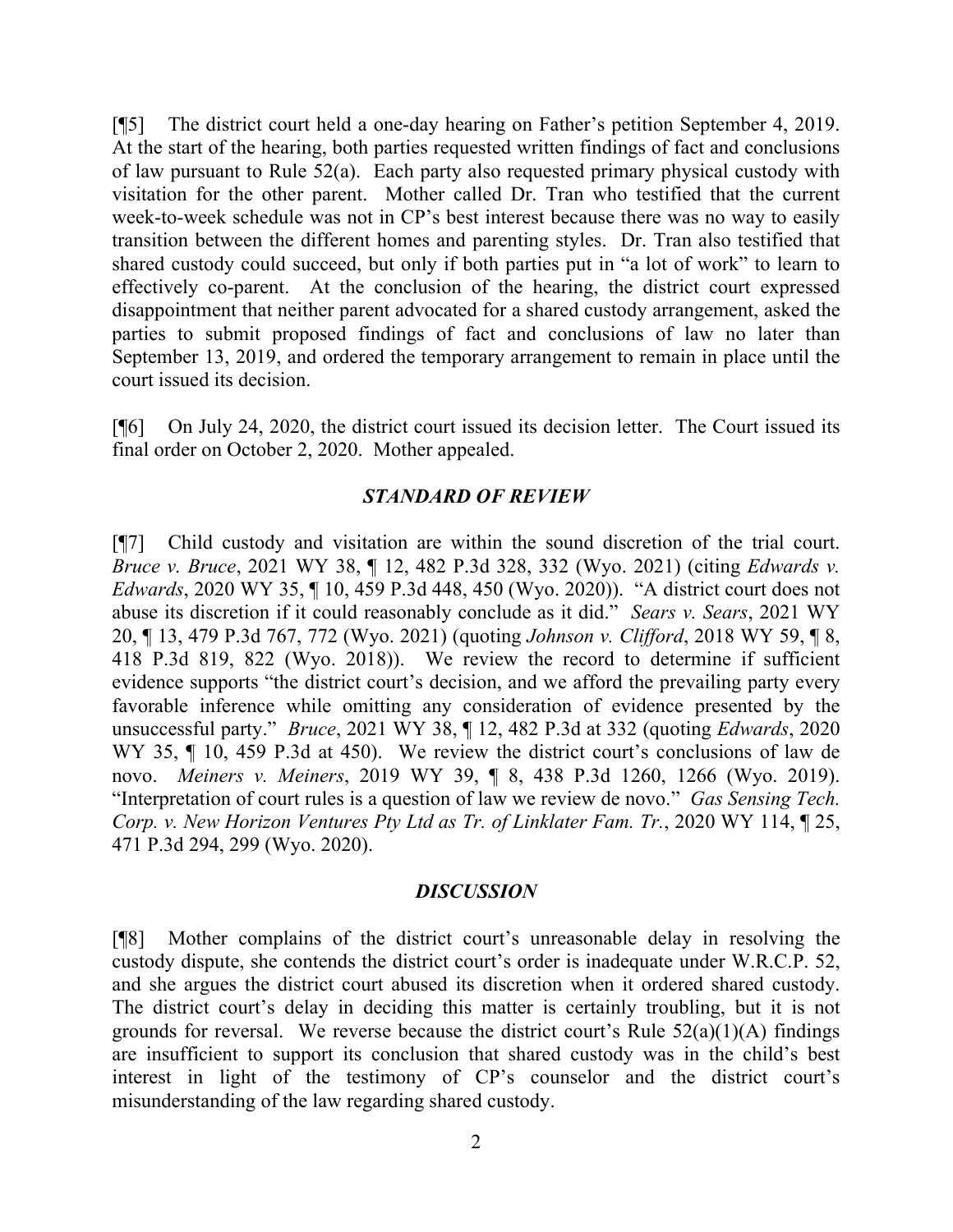## *I. The District Court's Delay in Issuing the Final Order Is Not Reversible Error*

[¶9] Mother argues the district court committed reversible error when it delayed ten months and twenty days before issuing its decision letter, and thirteen months before issuing its final order.<sup>[1](#page-3-0)</sup> Mother argues this delay violated Rule 902 of the Uniform Rules for District Courts which states: "All civil matters taken under advisement by the court shall be decided with dispatch. A judge shall give priority over other court business to resolution of any matter subject to delay hereunder, and if necessary will call in another judge to assist." U.R.D.C. 902. While the rule is sound advice to courts, it lacks both a firm standard ("dispatch" is undefined), or a sanction. *Compare* W.R.Cr.P. 48(b)(5) ("Any criminal case not tried or continued as provided in this rule shall be dismissed 180 days after arraignment."). Although in a different context, we have noted a particular concern when courts delay matters involving children. *In the Int. of L-MHB*, 2017 WY 110, ¶¶ 30-31, 401 P.3d 949, 959 (Wyo. 2017). But, in these circumstances, reversal for inordinate delay would only extend the proceeding and would not serve the purpose of expeditiously resolving cases. The district court's delay is not a basis for reversal.

# *II. The Rule 52(a)(1)(A) Findings Are Insufficient to Support the District Court's Order*

[ $[10]$ ] Wyoming Rule of Civil Procedure  $52(a)(1)(A)$  requires the district court, upon request of the parties, to issue special findings of fact separately from its conclusions of law. The purpose of Rule 52(a) is "to indicate the factual basis for the decision on the contested matters." *O's Gold Seed Co. v. United Agri-Products Fin. Servs., Inc.*, 761 P.2d 673, 676 (Wyo. 1988). In child custody cases, even when Rule  $52(a)(1)(A)$  findings have not been requested, we have "encourage[d] district courts to place on the record the facts crucial to their child custody decisions." *Kimzey v. Kimzey,* 2020 WY 52, ¶ 38 n.2, 461 P.3d 1229, 1241 n.2 (Wyo. 2020).

> To play fair, a trial judge relying on discretionary power should place on record the circumstances and factors that were crucial to his determination. He should spell out his reasons as well as he can so that counsel and the reviewing court will know and be in a position to evaluate the soundness of his decision.

*Id.* (quoting *Booth v. Booth*, 2019 WY 5, ¶ 22, 432 P.3d 902, 909 (Wyo. 2019)).We have held that the requested findings do not need to be elaborate, but "need only be clear,

<span id="page-3-0"></span><sup>&</sup>lt;sup>1</sup> We do not consider Mother's complaint about the district court's delays in other cases; this case is the only one before us.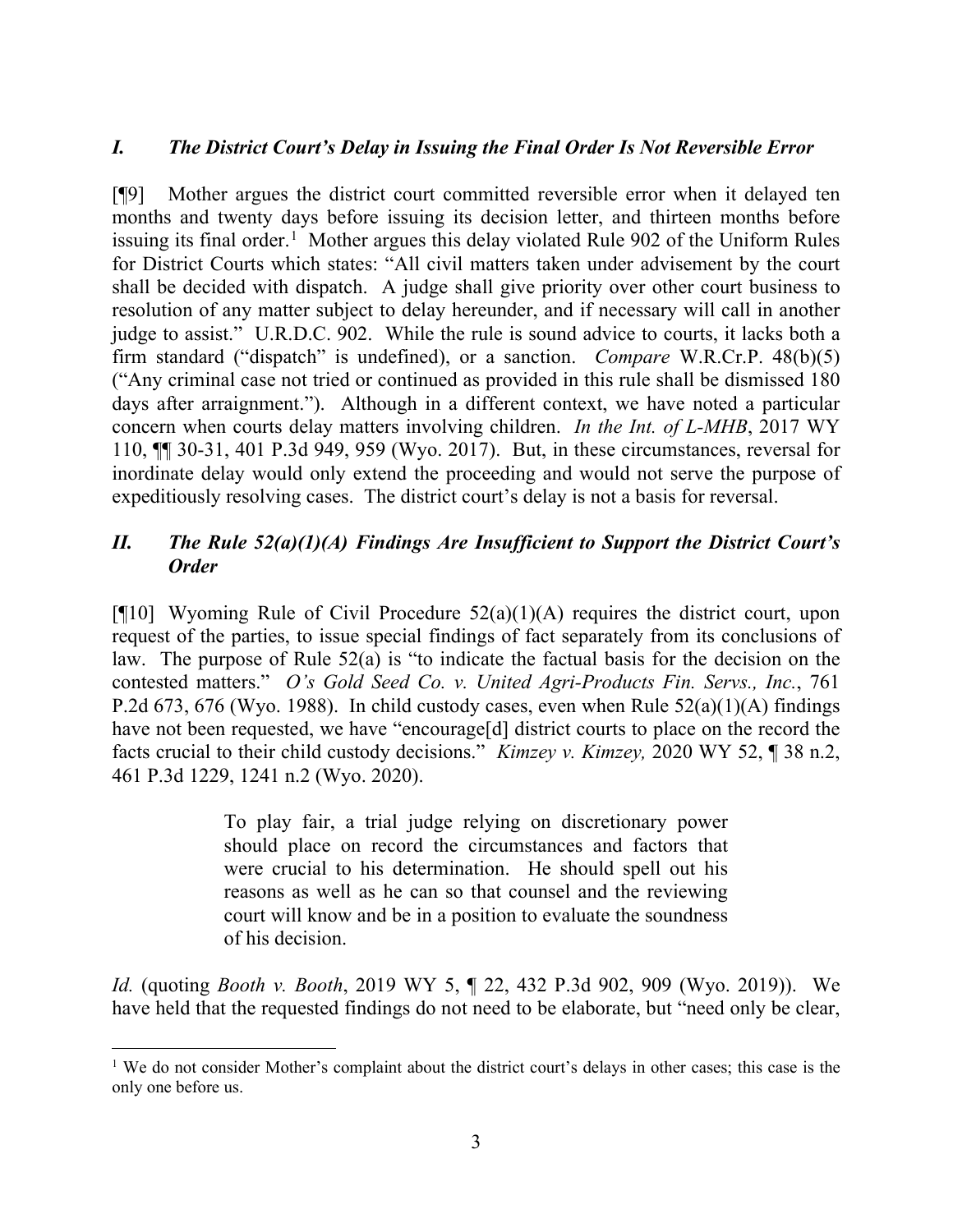specific and complete in concise language informing the appellate court of the underlying bases for the trial court's decision." *O's Gold*, 761 P.2d at 676 (quoting *Whitefoot v. Hanover Ins. Co.*, 561 P.2d 717, 720 (Wyo. 1977)).

[¶11] We set forth the findings of fact and conclusions of law in the district court's order in their entirety:

- 1.) Courts have wide discretion in "fashioning custody and visitation provisions for the best interests of the children." *Bruegman v. Bruegman*, 2018 WY 49, ¶ 11, 417 P.3d 157, 161 (Wyo. 2018).
- 2.) The trial court's decision will not be disturbed absent a clear abuse of discretion. *Id.*
- 3.) The best interests of the child is the most important matter for the Court to consider in making a custody determination. Wyo. Stat. Ann. § 20-2-201.
- 4.) In making the determination, the Court shall consider the following factors:
	- i.) The quality of the relationship each child has with each parent;
	- ii.) The ability of each parent to provide adequate care for each child throughout each period of responsibility, including arranging for each child's care by others as needed;
	- iii.) The relative competence and fitness of each parent;
	- iv.) Each parent's willingness to accept all responsibilities of parenting, including a willingness to accept care for each child at specified times and to relinquish care to the other parent at specified times;
	- v.) How the parents and each child can best maintain and strengthen a relationship with each other;
	- vi.) How the parents and each child interact and communicate with each other and how such interaction and communication may be improved;
	- vii.) The ability and willingness of each parent to allow the other to provide care without intrusion, respect the other parent's rights and responsibilities, includ[ing] the right to privacy;
	- viii.) Geographic distance between the parents' residences;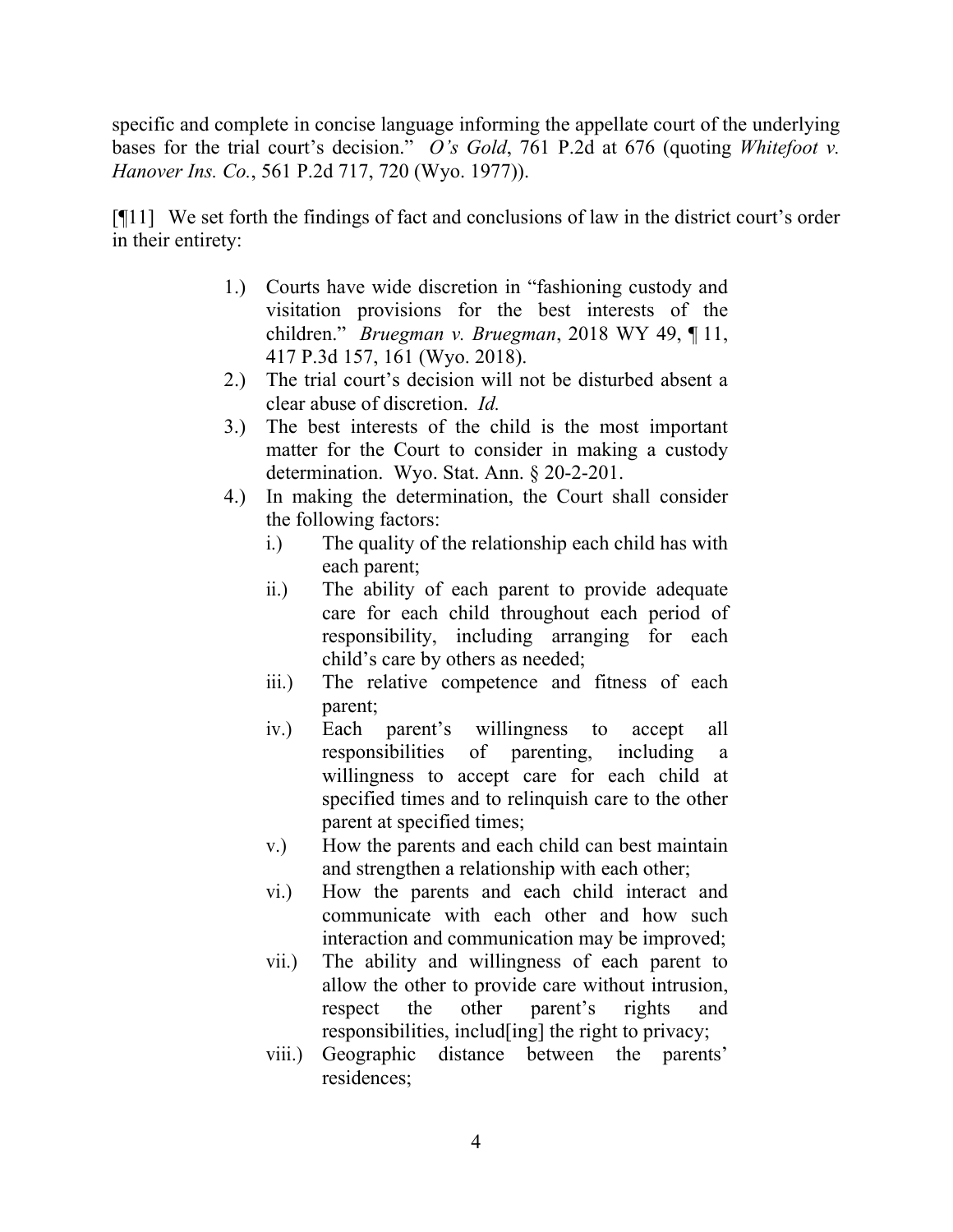- ix.) The current physical and mental ability of each parent to care for each child;
- x.) Any other factors the Court deems necessary and relevant.

*Id.* at § 20-2-201(a).

- 5.) The Wyoming Supreme Court stated in *Bruegman* that the "stability in a child's environment is of utmost importance to the child's well-being . . . [and the] success of a joint or shared custody arrangement hinges on the extent to which the parents are able to communicate and agree on the matters relevant to the children's welfare." *Bruegman*, at ¶ 13,417 P.3d at 162.
- 6.) After considering the testimony, the Court finds that both parents enjoy a strong relationship with the minor child.
- 7.) It further appears that early on in the child's life, they lived together and were both significantly involved in the child's life.
- 8.) The Court has considered the issue of primary care provider and even though there may be some argument that the Mother was in that position earlier in the child's life, the Court finds that it is not a significant issue in determining the custodial arrangement in this matter.
- 9.) It appears that both parents have appropriate housing for the child and that the child enjoys her time with both parents.
- 10.) Additionally, Dr. Tran indicated that during his time with the child, she expressed a desire to have a relationship with both parents, including spending significant time with each of them.
- 11.) Though the evidence before the Court showed that Father is currently not working, the Court notes that his unemployed status is due to him being a student, and not an unwillingness to work.
- 12.) Mother has steady employment, and the Court finds that both parents are able and capable of providing for the minor child.
- 13.) The Wyoming Supreme Court recently noted that the most favorable custodial arrangement between parents and children is a shared arrangement. *See Bruegman*, at ¶ 13, 417 [P.3d] at 162.
- 14.) Dr. Tran indicated that a shared custody arrangement is sometimes difficult to manage, however, the Court notes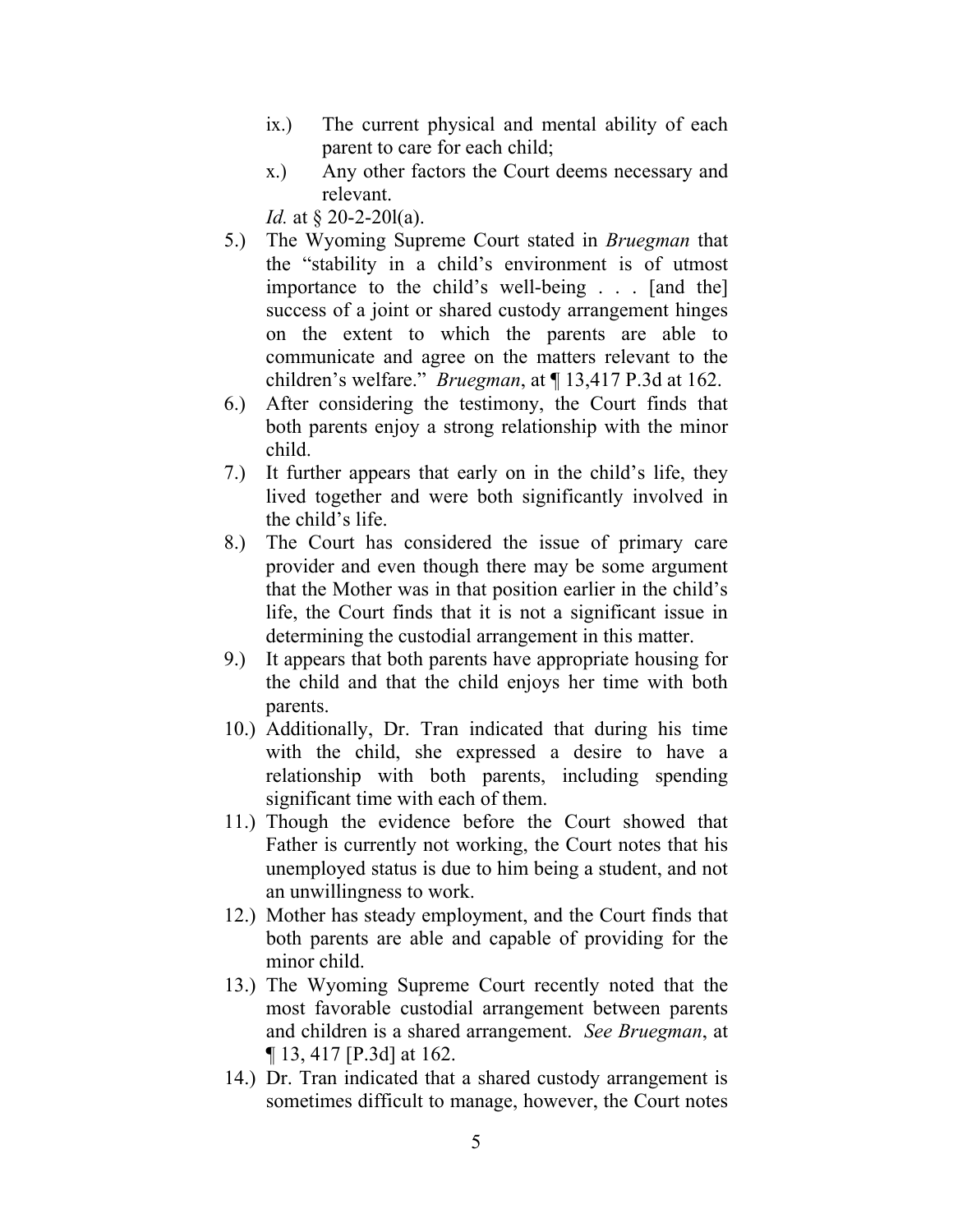that when parents effectively manage to co-parent, such arrangement is in the best interests of the child, as it allows the child to develop equally strong bonds with both parents.

- 15.) The Court finds that because the parents have been successful in co-parenting under the temporary arrangement they agreed to earlier, it is in the child's best interests that the current arrangement remains in place.
- 16.) For those reasons, the Court will adopt the Temporary Order as the final order in this matter.

We examine these findings in light of the particular facts of this custody modification.

[¶12] The best interests of the children are "paramount" in custody and visitation decisions. *Sears*, 2021 WY 20, ¶ 14, 479 P.3d at 772. The district court set forth the factors at Wyo. Stat. Ann.  $\S$  20-2-201(a) that courts are to consider when determining a custody arrangement in the child's best interest, but then failed to address them as they pertained to this case. No single factor is determinative. The district court "must look to the totality of the evidence and fashion a custody arrangement in the best interests of the child." *Ianelli v. Camino*, 2019 WY 67, ¶ 27, 444 P.3d 61, 68 (Wyo. 2019) (quoting *Williams v. Williams*, 2016 WY 21, ¶ 16, 368 P.3d 539, 545 (Wyo. 2016), *overruling on other grounds recognized by Sears*, 2021 WY 20, 479 P.3d 767).

[¶13] In *Bruegman v. Bruegman*, we reversed our long-standing precedent that shared custody was disfavored. 2018 WY 49, ¶ 16, 417 P.3d 157, 164 (Wyo. 2018). We held, "there is no presumption that shared custody is contrary to the best interests of the children and shared custody should be considered *on an equal footing* with other forms of custody." *Id*. (emphasis added). The district court misunderstood our holding in *Bruegman* and stated that we held shared custody was the "most favorable custodial arrangement." This misunderstanding of the law colored the district court's decision to award shared custody. "Rather than applying any presumption in favor of a particular form of custody, we focus on the best interests of the child. We therefore consider only whether this custody arrangement is in the child's best interest." *Martin v. Hart*, 2018 WY 123, ¶ 19, 429 P.3d 56, 63 (Wyo. 2018) (internal citation omitted).

[¶14] The district court's decision to continue the week-on, week-off shared custody arrangement directly contradicts Dr. Tran's testimony. At the hearing, Mother's attorney asked Dr. Tran specifically whether the week-on, week-off shared custody arrangement was in CP's best interest. Dr. Tran responded:

> I think that's a tough situation for a kiddo that age because there's so much—and you have two different parenting styles,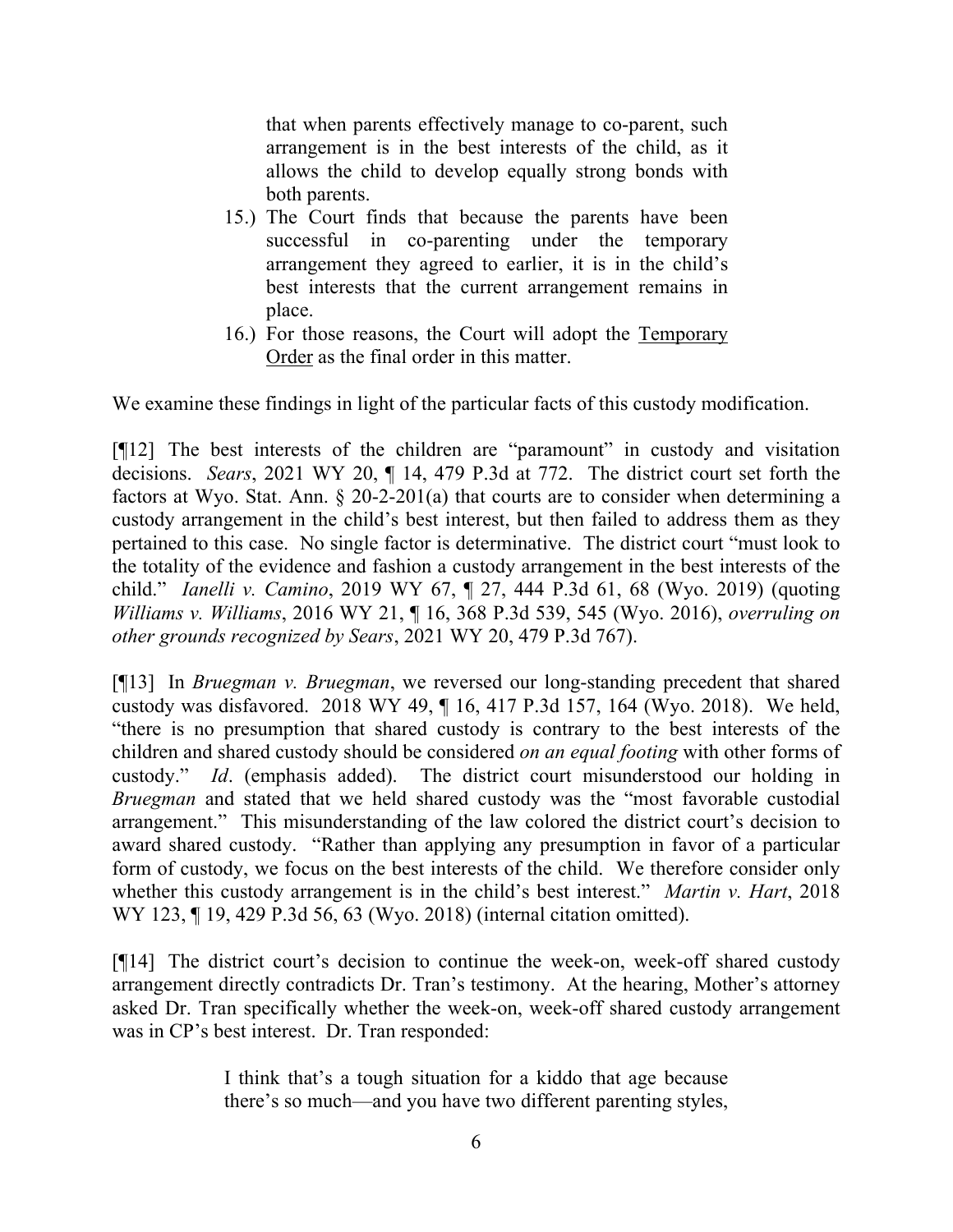there's conflict or tension between them. There's no really ease—ease into a transition that will make her feel more comfortable. That's really tough to—to do it that way, . . . especially [with] what's going on between the parents.

The district court's order recognized that "Dr. Tran indicated that a shared custody arrangement is sometimes difficult to manage." It went on to say, without citation to any fact in the record, "the Court notes that when parents effectively manage to co-parent, such arrangement is in the best interests of the child, as it allows the child to develop equally strong bonds with both parents." This conclusion ignores Dr. Tran's testimony when he was asked whether the parents could succeed with shared physical custody:

A. I believe they could, but there has to be conditions.

Q. What would it take for—for them to effectively exercise [] a shared custody arrangement?

A. Openness, the willingness to work together. I think they both have their individual problems, challenges that they could work with or work at. And I don't see that it's such a detriment that they're incapable of doing so. Actually, I find them to be both highly intellectual, highly intelligent. But there needs to be more. That in and of itself is not sufficient. They have to be emotionally intelligent too. But that—that can be cultivated.

Q. So would you say that both of them have trouble being open and willing to work with each other?

A. I think that they—they would be willing. I think there's a lot of resistance because of [the] context of what's going on now. . . . I understand that there is conflict there and they seem rigid in their thinking, however I think if you approach it in a very open-minded, compassionate and humble approach, that they're capable.

Q. So would you agree that, you know, they have some issues to work on to effectively coparent?

A. They need a lot of work. But, they can—they got to help each other in order for that to work.

[¶15] In *Ianelli*, we reversed the district court's custody modification order because it ignored material factors relevant to the circumstances of that modification. 2019 WY 67, ¶¶ 30-37, 444 P.3d at 69-70. Similarly, in this case, the district court touched on some of the statutory factors, but ignored at least two factors important to the circumstances before it. How the parents and child interact and communicate with each other and the ability and willingness of each parent to provide care without intrusion and respect the other parent's rights and responsibilities are critical factors considering Dr. Tran's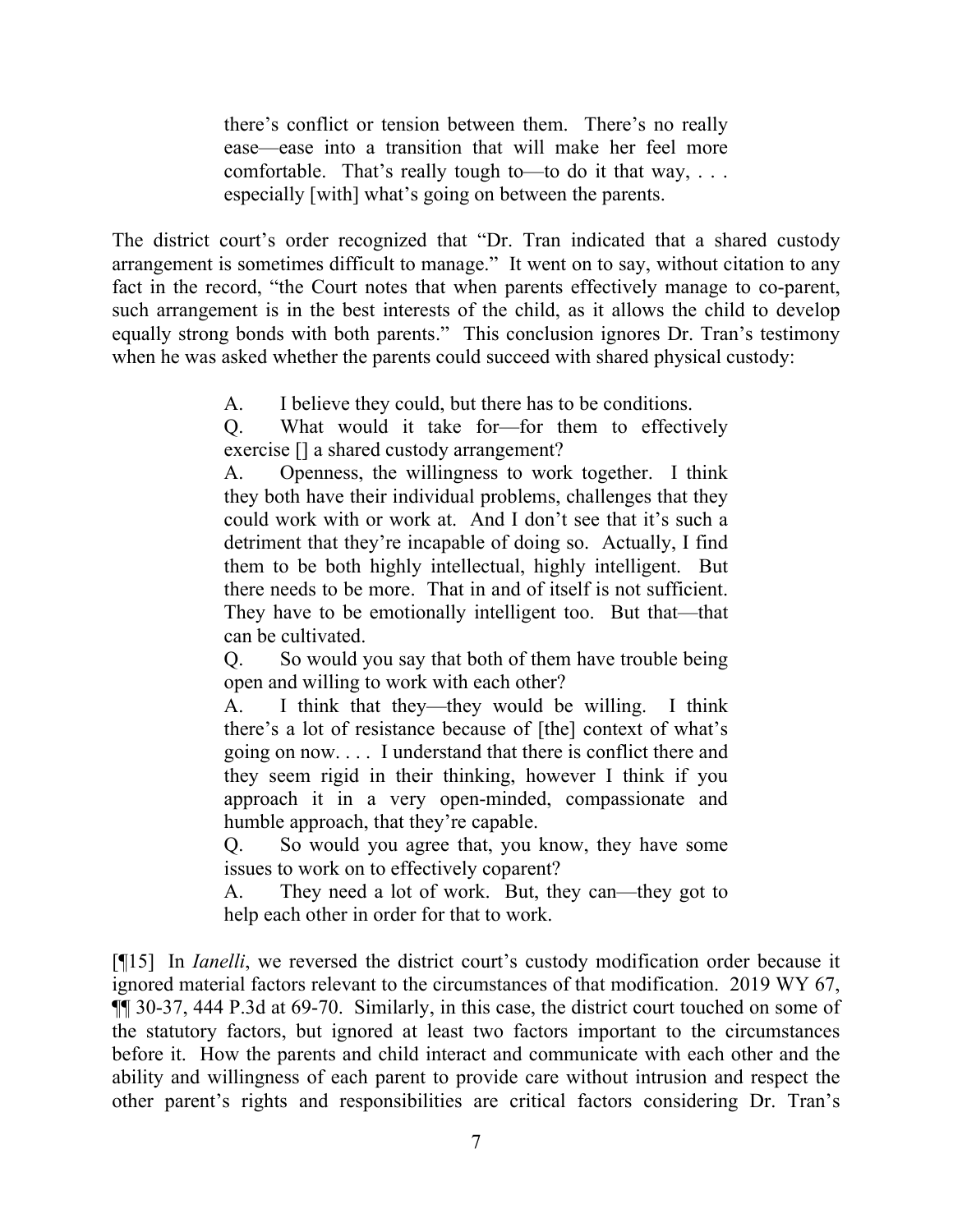testimony and the challenges the parents had been experiencing with joint custody.<sup>[2](#page-8-0)</sup> Wyo. Stat. Ann. §§ 20-2-201(a)(vi), (vii) (LexisNexis 2019). Yet these are factors the district court disposed of in a perfunctory manner, misconstruing both Dr. Tran's testimony and the law regarding shared custody. Perhaps a more robust finding of fact and conclusion of law, as the parties requested under W.R.C.P.  $52(a)(1)(A)$ , would have permitted this Court to defer to the district court's discretion. But, based on the district court's meagre analysis, its clearly erroneous finding regarding the likelihood of success for shared custody, and its misunderstanding of the holding in *Bruegman*, we conclude the district court abused its discretion when it ordered shared custody.

#### *CONCLUSION*

[¶16] The district court's delay in resolving this matter is not grounds for reversal. The district court abused its discretion when it erroneously held the law favors shared custody and ordered shared week-on, week-off custody without adequate Rule  $52(a)(1)(A)$ findings and conclusions explaining how the arrangement was in CP's best interest despite Dr. Tran's testimony to the contrary. We reverse and remand.

<span id="page-8-0"></span><sup>&</sup>lt;sup>2</sup> We have recognized that when the "evidence supports the district court's decision, the 'failure to explicitly comment on a statutory factor in the district court's opinion letter or order does not necessarily indicate that the court failed to consider that factor.'" *Shipley v. Smith*, 2020 WY 26, ¶ 13, 458 P.3d 852, 856 (Wyo. 2020) (quoting *Paden v. Paden*, 2017 WY 118, ¶ 12, 403 P.3d 135, 140 (Wyo. 2017)). We have not applied that leniency to cases in which Rule 52(a)(1)(A) findings were requested, nor do we find that the evidence here supports the district court's decision.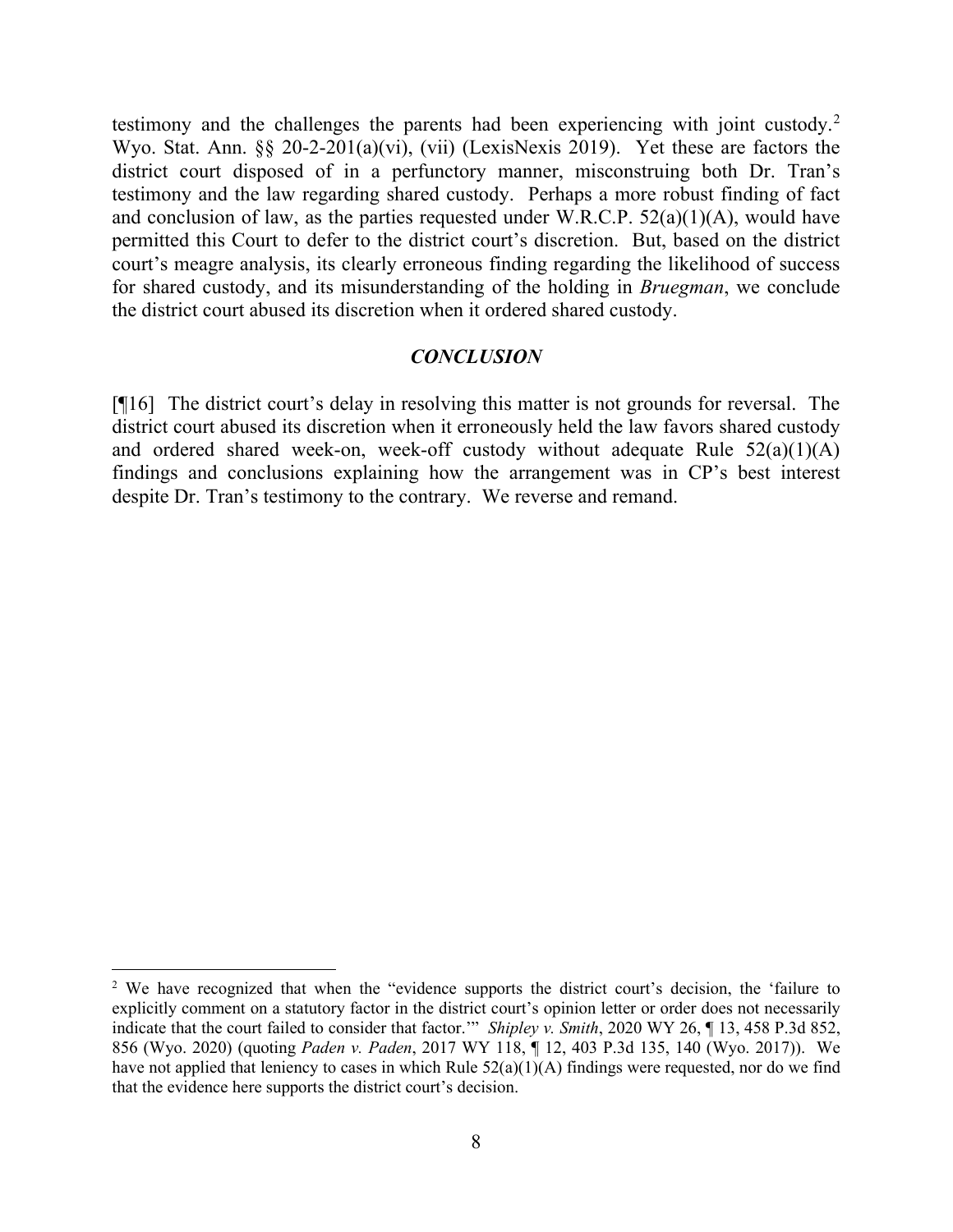#### **KAUTZ, Justice,** specially concurring, in which **DAVIS, Justice, joins.**

[¶17] I fully concur in the majority opinion. I find it necessary, regretfully, to comment further on Mother's complaint about the district court's delay in rendering a decision. The majority correctly notes that "the district court's delay is not a basis for reversal." It also correctly points out that Uniform Rule of District Courts (U.R.D.C.) 902, which requires trial courts to decide matters with "dispatch," provides no specific timeliness standard, nor does it contain any sanction applicable to the trial judge for a delay. In her brief, Mother implored this Court that "until importance is placed on district court judges to follow U.[R.D.C.] 902" litigants, including families and children, will suffer from inappropriate delays. The majority opinion properly did not reply to that entreaty. Although Mother's plea cannot serve as a basis for our decision, her concerns are not unheard. This special concurrence provides a response.

[¶18] The circumstances of this case are not typical of the vast majority of district courts in Wyoming. Our district courts can, and should, be proud of the service they provide to Wyoming litigants. In FY 2018, when this case was filed, the 23 Wyoming District Court Judges handled 17,080 cases. (District Court Statistics, [www.courts.state.wy.us\)](http://www.courts.state.wy.us/). Unfortunately, the timing in this case appears to fall far short of providing appropriate service to litigants and of the typical performance of district courts.

[¶19] Father filed this case on August 31, 2017. Mother filed an answer and counterclaim on October 5, 2017. The district court signed a temporary custody order a month later. Inexplicably, more than a year passed without a scheduling conference, scheduling order, or any type of action from the district court. In early December 2018, the district court finally filed a notice of intent to dismiss because there had been "no diligent activity by the parties herein for more than ninety (90) days."<sup>[3](#page-9-0)</sup> That notice required written responses within 20 days demonstrating why the case should not be dismissed. Father never responded. Mother submitted a response 78 days later stating she was finding a new attorney. Still, the district court allowed the case to languish. It did not set any scheduling conference, and apparently ignored its own notice of intent to dismiss. At Mother's request, the district court finally set a scheduling conference for March 25, 2019, or 571 days after this case began. The district court ordered a bench trial for August 8, 2019, but on its own motion changed that setting to September 4, 2019, more than 2 years after the parties asked the court to resolve their family differences.

<span id="page-9-0"></span><sup>&</sup>lt;sup>3</sup> W.R.C.P. 41(b)(2) states "[u]pon its own motion, after reasonable notice to the parties, the court may dismiss, without prejudice, any action not prosecuted or brought to trial with due diligence." U.R.D.C. 203(c) states "[c]ases on the docket in which no substantial and bona fide action of record towards disposition has been taken for 90 days are subject to dismissal for lack of prosecution."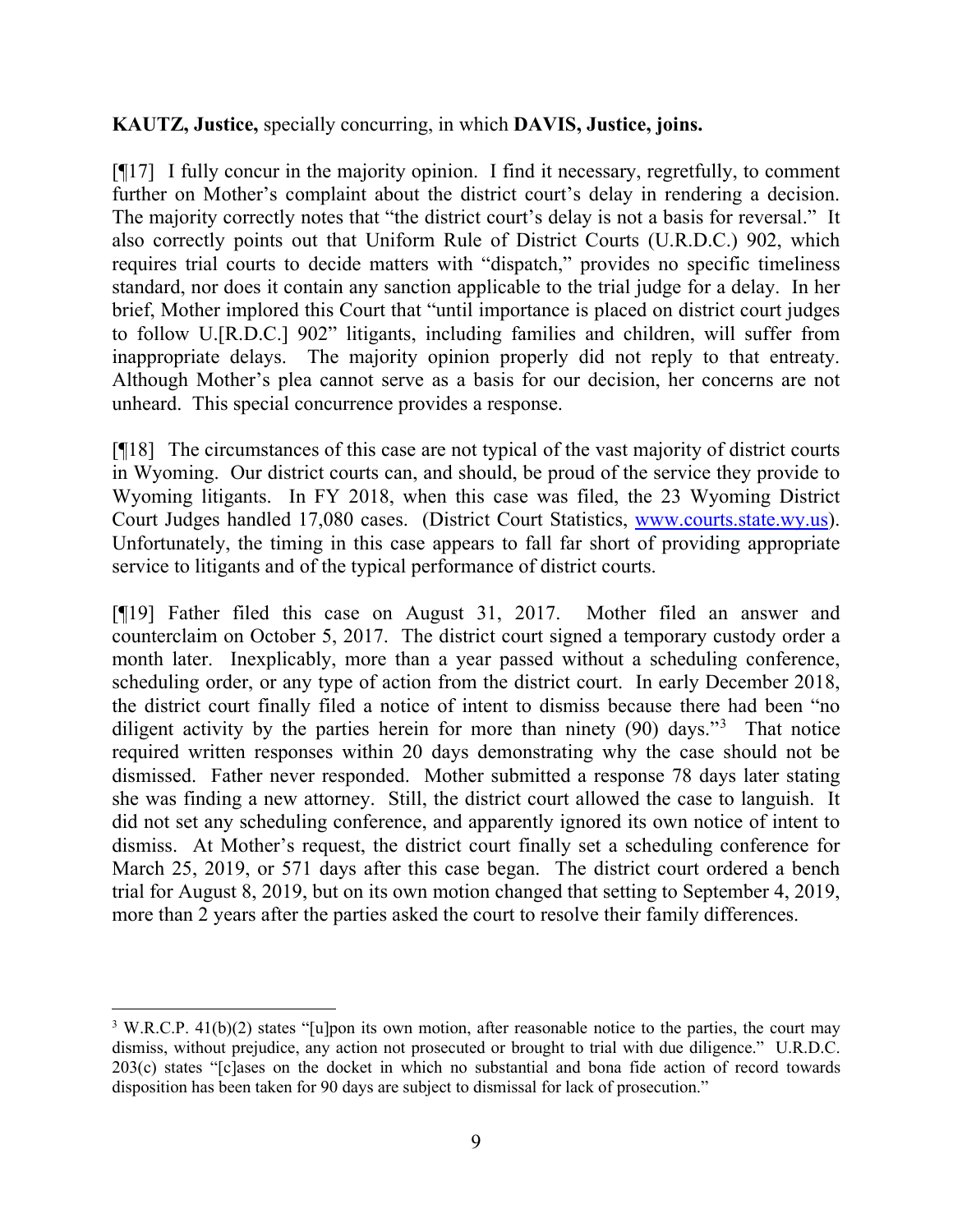[¶20] On September 12 and 13, 2019, shortly after the bench trial, the parties submitted extensive proposed findings of fact, conclusions of law, and orders. Additional months passed with the parties in limbo, uncertain about custody of their child. Mother's attorney represents that during the ensuing months both parties inquired of the district court as to when a decision would be issued and were assured a decision would be rendered "soon." On July 16, 2020, more than 10 months after the bench trial and the proposed findings had been submitted, Mother filed a written request for a status conference because the court had not issued a decision. The district court did not set a status conference, but finally issued a decision letter on July 24, 2020, nearly 3 years after this case began. The decision letter begins: "My apologies for the lateness in the decision in this matter. I have recently had a staffing change that in some part caused the delay in getting this out. I sincerely apologize for that to both the parties and counsel."

[¶21] The timely resolution of cases is fundamental to the judicial system. Timeliness in rendering justice has long been recognized as essential. "To none will we sell, to none will we deny, to none will we delay right or justice." Magna Carta, Clause 40, reprinted in Senate Document No. 232, 66th Cong., 2d Sess. 17. George Washington observed that "the due administration of justice is the firmest pillar of good government." [https://www.loc.gov/resource/mgw2.022/?sp=177&st=text#:~:text=Dear%20Sir%3A%2](https://www.loc.gov/resource/mgw2.022/?sp=177&st=text#:%7E:text=Dear%20Sir%3A%20Impressed%20with%20a,the%20selection%20of%20the%20fittest) [0Impressed%20with%20a,the%20selection%20of%20the%20fittest.](https://www.loc.gov/resource/mgw2.022/?sp=177&st=text#:%7E:text=Dear%20Sir%3A%20Impressed%20with%20a,the%20selection%20of%20the%20fittest) Conversely, failure to provide timely and appropriate administration of justice—failure to timely resolve litigants' disputes—destroys confidence in our system of government. United States Supreme Court Chief Justice Warren Burger aptly described the effect of delays in court proceedings and decisions: "A sense of confidence in the courts is essential to maintain the fabric of ordered liberty for a free people and three things could destroy that confidence and do incalculable damage to society: **that people come to believe that inefficiency and delay will drain even a just judgment of its value;** that people who have long been exploited in the smaller transactions of daily life come to believe that courts cannot vindicate their legal rights from fraud and over-reaching; that people come to believe the law – in the larger sense – cannot fulfill its primary function to protect them and their families in their homes, at their work, and on the public streets." Burger, Warren E., "What's Wrong With the Courts: The Chief Justice Speaks Out (address to ABA meeting, Aug. 10, 1970)." *[U.S. News & World Report](https://en.wikipedia.org/wiki/U.S._News_%26_World_Report)* (Vol. 69, No. 8, Aug. 24, 1970) 68, 71 (emphasis added). Wyoming has always recognized the importance of judicial timeliness, and Wyoming's Constitution guarantees litigants the right to "have justice administered **without sale, denial or delay**." Wyo. Const., art. 1, § 8 (emphasis added).

[¶22] Although courts inherently have the power to supervise and control their dockets (*see State ex rel. Buck v. McCabe*, 140 Ohio St. 535, 537, 45 N.E.2d 763, 765 (1942)), this power is confined by the responsibility to efficiently administer justice. There may be two failures on the part of the district judge in this case to efficiently administer justice.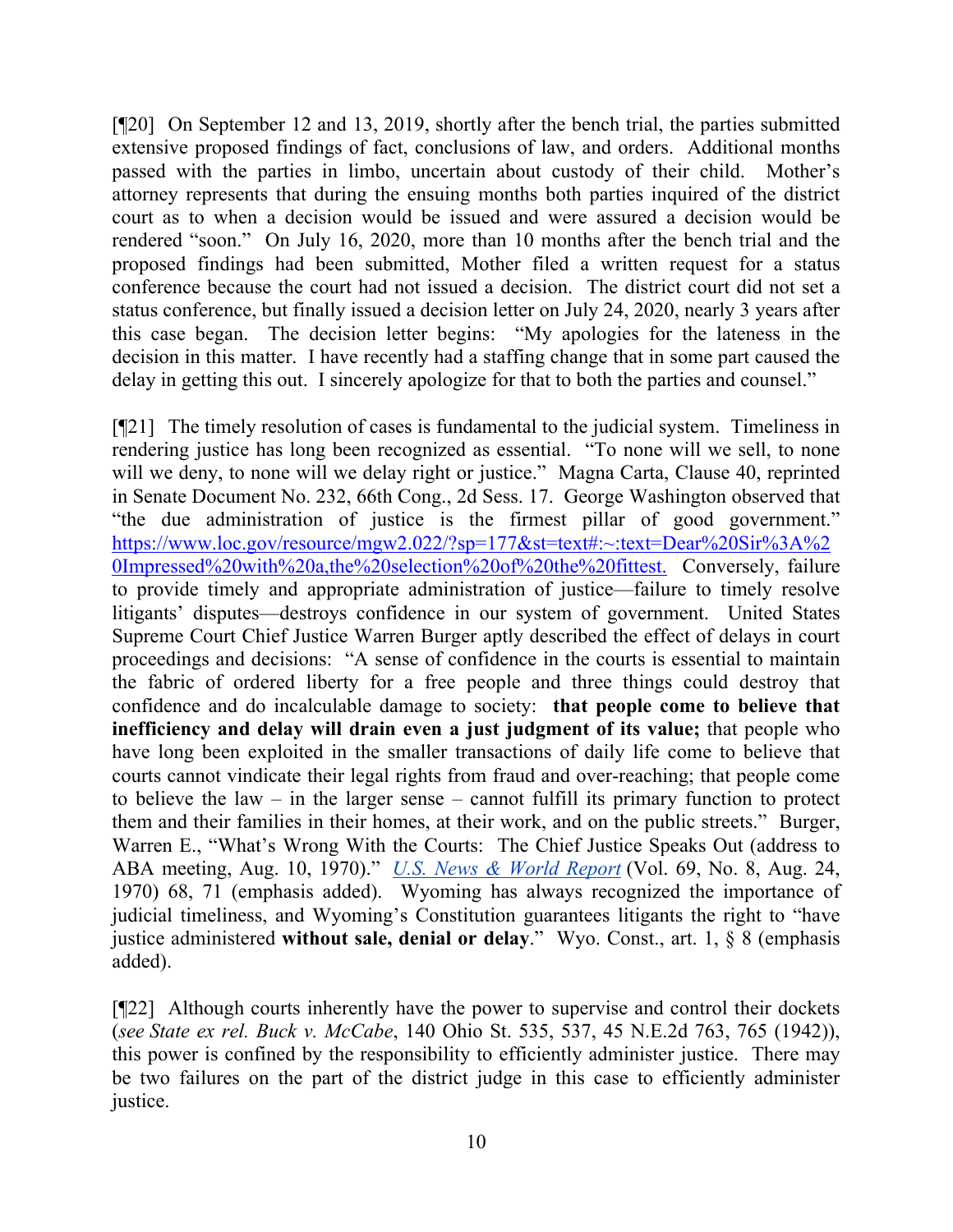[¶23] First, a case the parties represent as a legally uncomplicated custody matter took over 2 years to get to trial. Although the case may have been uncomplicated, it involved the parents' lives and custody of their child. To them, delay precluded any sense of certainty or permanency and conveyed the message that their lives were not important to the judicial system. The trial judge could have (should have) set a scheduling conference and a schedule shortly after the case was filed. W.R.C.P. 16(b) permits a judge to hold a scheduling conference and set a schedule. Although the rule states that the judge "may" set a schedule, [4](#page-11-0) W.R.C.P. 16(b)(2) states "the judge **must** issue the scheduling order as soon as practicable." (Emphasis added). The rule obviously recognizes litigants need a schedule early in the legal proceedings. Absent some compelling reason, the constitutional requirement that justice be administered without delay requires an early scheduling conference and schedule in every case, despite W.R.C.P. 16 using the permissive word "may." Further, the trial judge could have (should have) utilized W.R.C.P. 41(b)(2) and U.R.D.C. 203(c) when there was a gap of 90 days in substantial and bona fide action in the case. The district court could have easily used the electronic docketing system employed by all Wyoming courts to find cases where no action was occurring. The lack of progress and the lack of a schedule in this case should have been addressed in mid-February 2018, nearly 10 months before the trial court did anything. Once the district court issued its notice to dismiss in December 2018, it should have enforced the order or set a firm schedule. The due administration of justice requires firm schedules and compliance with court orders. Without them, unconstitutional delay is likely.

[¶24] The district court's delay in rendering a decision is the second apparent failure to duly administer justice in this case. U.R.D.C. 902 requires judges to decide matters taken under advisement "with dispatch." Dispatch is defined as sending something off "with promptness or speed." [https://www.merriam-webster.com/dictionary/dispatch.](https://www.merriam-webster.com/dictionary/dispatch) To carry out a task "with dispatch" is to do so "quickly and effectively." [https://dictionary.cambridge.org/us/dictionary/english/with-dispatch.](https://dictionary.cambridge.org/us/dictionary/english/with-dispatch) The rule emphasizes the need to issue decisions quickly, by **requiring** a district judge to give matters taken under advisement priority over all other court business. The rule provides that the judge will call in another judge to assist with other court business if necessary, so matters under advisement can be completed in a timely manner.

[¶25] Although the record and procedure in this case did not and could not analyze whether the trial court violated U.R.D.C. 902, there is a procedure and forum where such an analysis should occur. Wyoming's Code of Judicial Conduct (W.C.J.C.) has numerous provisions which apply to the prompt administration of justice. For example,

<span id="page-11-0"></span><sup>&</sup>lt;sup>4</sup> F.R.C.P. 16(b)(1) requires a scheduling order. "Except in categories of actions exempted by local rule, the district judge . . . must issue a scheduling order . . . ." Wyoming should adopt the federal approach.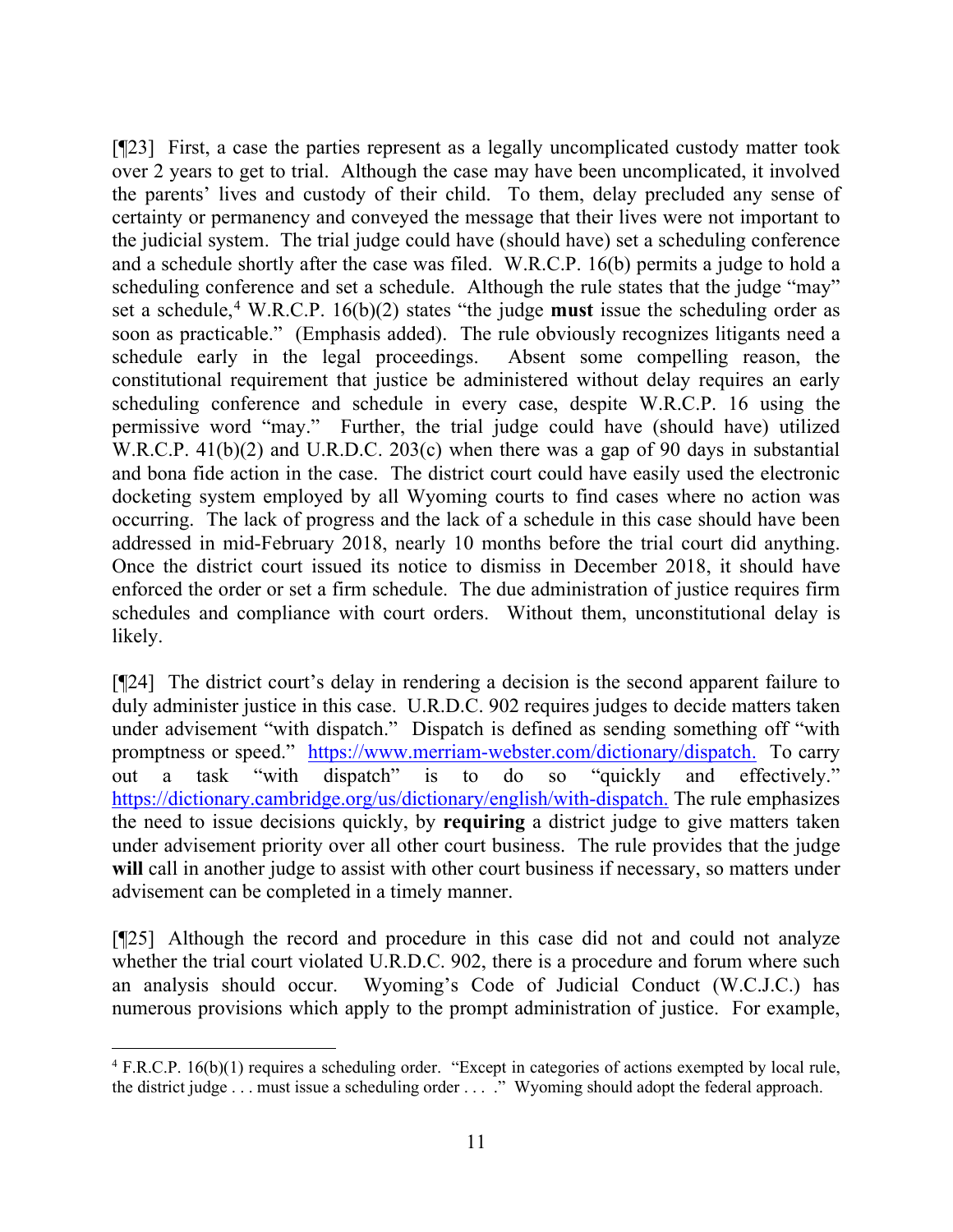Rule 1.1 of the Code requires a judge to comply with the law, which includes U.R.D.C. 902. Rule 2.1 requires the duties of judicial office, as prescribed by law (including U.R.D.C. 902), "shall take precedence over all of a judge's personal and extrajudicial activities." Rule 2.5 requires a judge to "perform judicial and administrative duties competently, promptly, efficiently and diligently." Comment 3 to this rule recognizes "prompt disposition of the court's business requires a judge to devote adequate time to judicial duties, to be punctual in attending court and expeditious in determining matters under submission, and to take reasonable measures to ensure that court officials, litigants, and their lawyers cooperate with the judge to that end." W.C.J.C. Rule 2.5 cmt. 3. Rule 2.7 provides "[a] judge shall hear and decide matters assigned to the judge, except when disqualification is required by Rule 2.11 or other law." To the extent that court staff or officials are involved with scheduling or monitoring the docket, Rule 2.12 compels the judge to require them to comply with the Code.

[¶26] The Wyoming judicial branch capably polices itself, preserving accountability of judges and separation of powers. This accountability is provided through the Wyoming Commission on Judicial Conduct and Ethics. The Commission reviews whether a judge has violated one or more portions of the Code, either on the basis of a complaint or on its own motion.

[¶27] In her brief, Mother mentions other cases decided by this district judge. Father responds that in each of those cases the length of time to decision was not an issue on appeal. However, the facts recited in the appellate decisions indicate the following:

*Meehan-Greer v. Greer*, 2018 WY 39, 415 P.3d 274 (Wyo. 2018). The district court issued a custody decision more than 6 months after trial.

*Johnson v. Clifford,* 2018 WY 59, 418 P.3d 819 (Wyo. 2018). More than 6 months passed after an evidentiary hearing before the district court issued a custody order.

*Ianelli v. Camino,* 2019 WY 67, 444 P.3d 61 (Wyo. 2019). The district court issued a custody order 5 months after trial.

*Jarvis v. Boyce,* 2019 WY 124, 453 P.3d 780 (Wyo. 2019). The district court issued a child support decision 9 months after the trial.

[¶28] The circumstances of those or any other cases are not in the record before us, and we cannot determine at this point whether those decisions were issued "with dispatch." However, the Wyoming Commission on Judicial Conduct and Ethics can review any and all of the cases handled by a district judge and develop the appropriate